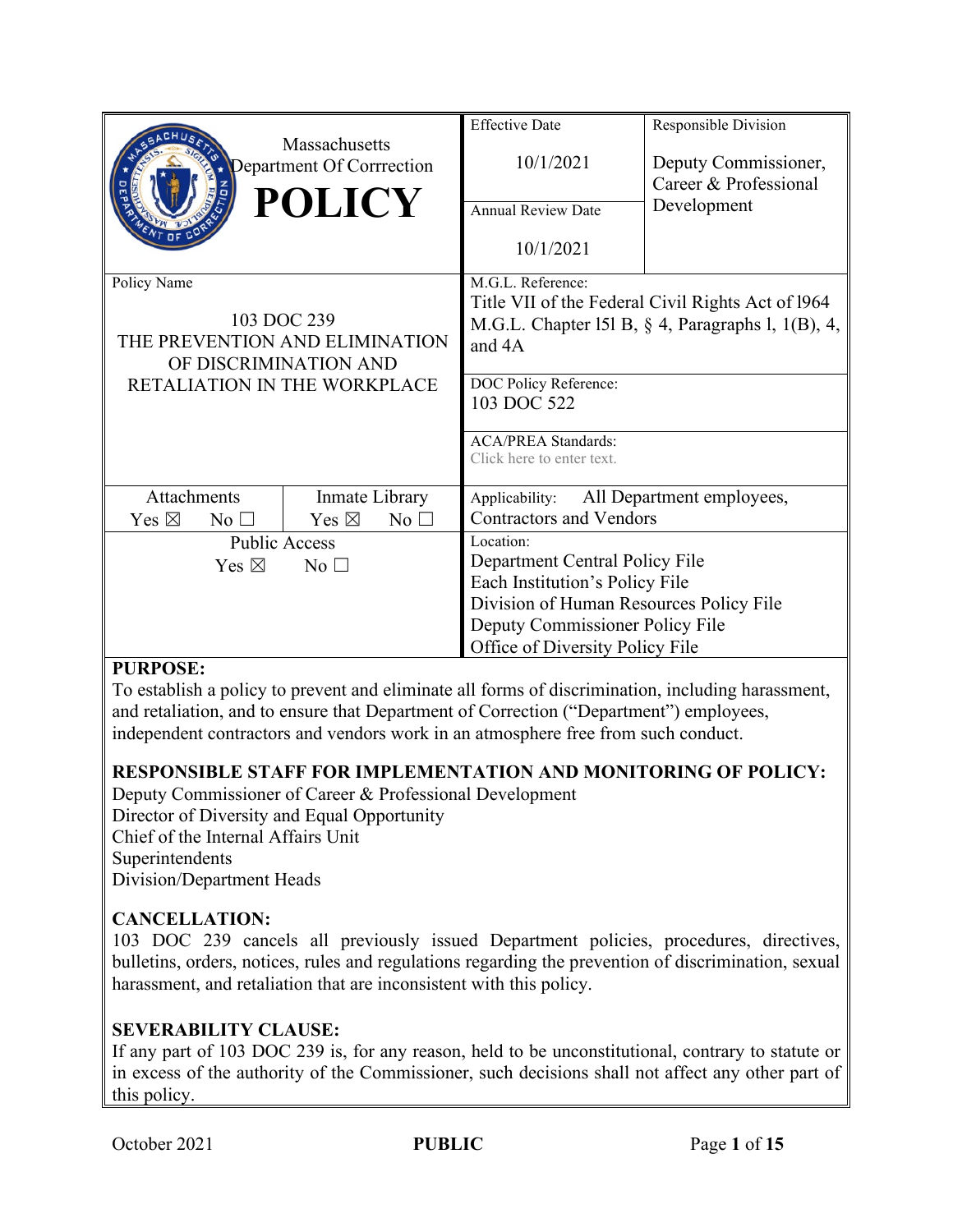# **TABLE OF CONTENTS**

| 239.01 | General Policy                                                 | 3  |
|--------|----------------------------------------------------------------|----|
| 239.02 | Authority                                                      | 3  |
| 239.03 | Definitions                                                    | 3  |
| 239.04 | Roles and Responsibilities                                     | 5  |
| 239.05 | <b>Reporting Requirements</b>                                  | 7  |
| 239.06 | Procedures for Reporting and Investigating Internal Complaints |    |
| 239.07 | Possible Findings and Recommendations                          | 10 |
| 239.08 | Disciplinary Action                                            | 10 |
| 239.09 | Prohibition Against Retaliation                                | 10 |
| 239.10 | Confidentiality                                                | 10 |
| 239.11 | C.B.A. Grievance Process                                       | 11 |
| 239.12 | <b>State and Federal Remedies</b>                              | 11 |

# **ATTACHMENTS**

| Appendix I  | DOC Contact Information                   |    |
|-------------|-------------------------------------------|----|
| Appendix II | Examples of Prohibited Conduct-Harassment | 14 |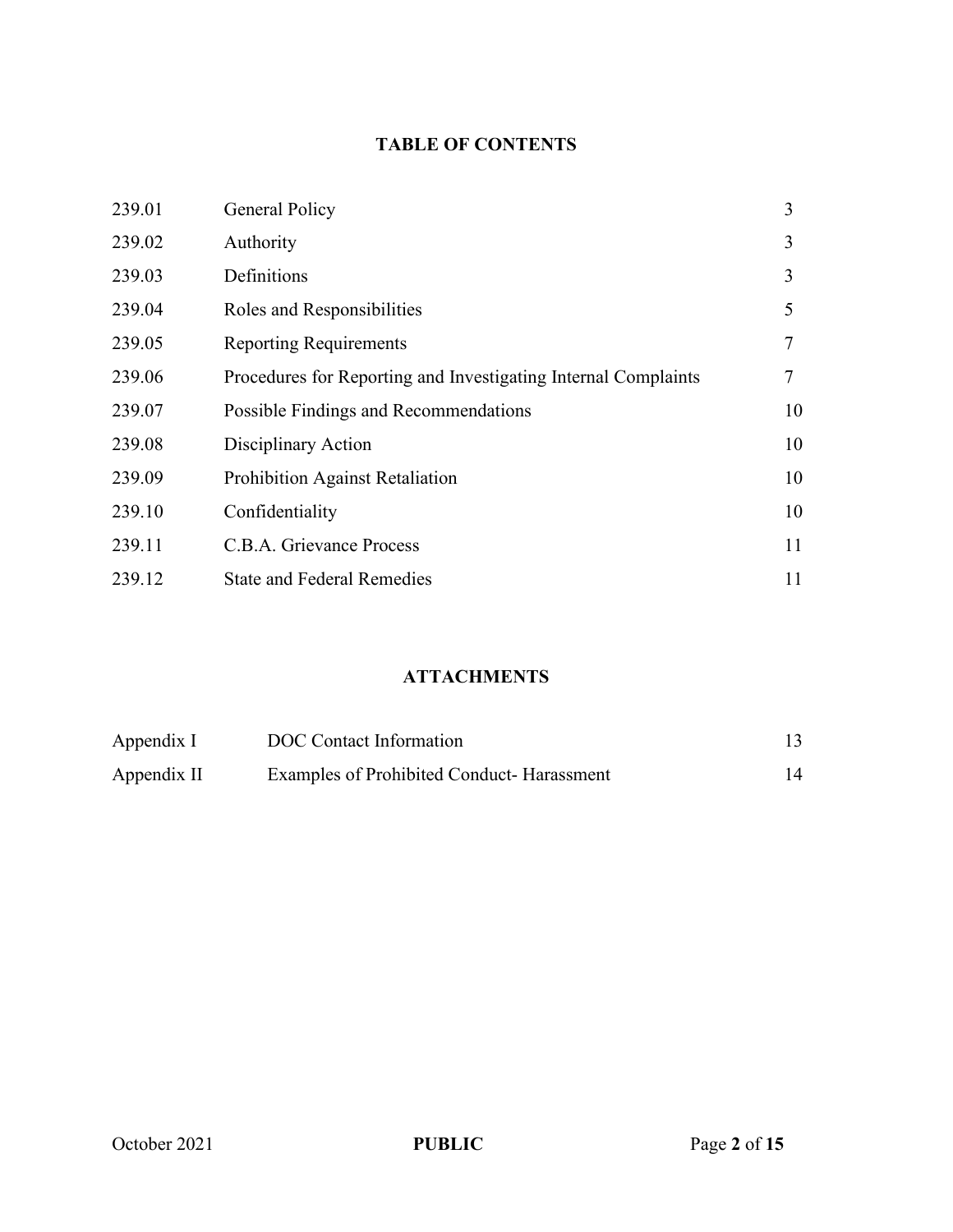## **239.01 GENERAL POLICY**

It is the Department's policy that all employees, including contractors and vendors, work in an environment that is free from unlawful discrimination based on race, color, age (40 and above), sex (gender), sexual orientation, ancestry, national origin, religion, handicap (disability), criminal records (applications only), genetics, veteran or military status, or any other legally protected status (hereinafter referred to collectively as "protected classes"). Discrimination and/or harassment based on an employee's membership in a protected class will not be tolerated.

In addition, it is unlawful to refuse to hire, discharge from employment, or discriminate against an individual in compensation, or in the terms, conditions, or privileges of employment, because of that person's membership in a protected class, unless the employment decision is based upon a bona fide occupational qualification.

Retaliation against an employee for exercising his/her/their rights under this policy, M.G.L. c. 151B, or applicable federal or state laws, shall similarly not be sanctioned in the workplace.

All complaints of discrimination and/or retaliation shall be investigated and addressed. Any employee found to engage in such conduct is in violation of Department policy, and shall be subject to disciplinary action that may include suspension or termination.

While this policy sets forth the Department's goals of promoting a workplace that is free of discrimination and retaliation, this policy is not designed or intended to limit the Department's authority to discipline or take remedial action for conduct which is unacceptable, regardless of whether that conduct satisfies the definition of discrimination, harassment, or retaliation.

## **239.02 AUTHORITY**

Discrimination and retaliation are illegal under Title VII of the Civil Rights Act of 1964, and Chapter 151B, Section 4, Paragraphs 1, 1B, 4, and 4A of the Massachusetts General Laws.

## **239.03 DEFINITIONS**

Discrimination: subjecting a person to unequal treatment based on his/her/their membership in one or more of the following protected classes: race, color, age, sex (gender), sexual orientation, ancestry, national origin, religion, handicap (disability), genetics, military status, criminal record (applications only),or any other legally protected status.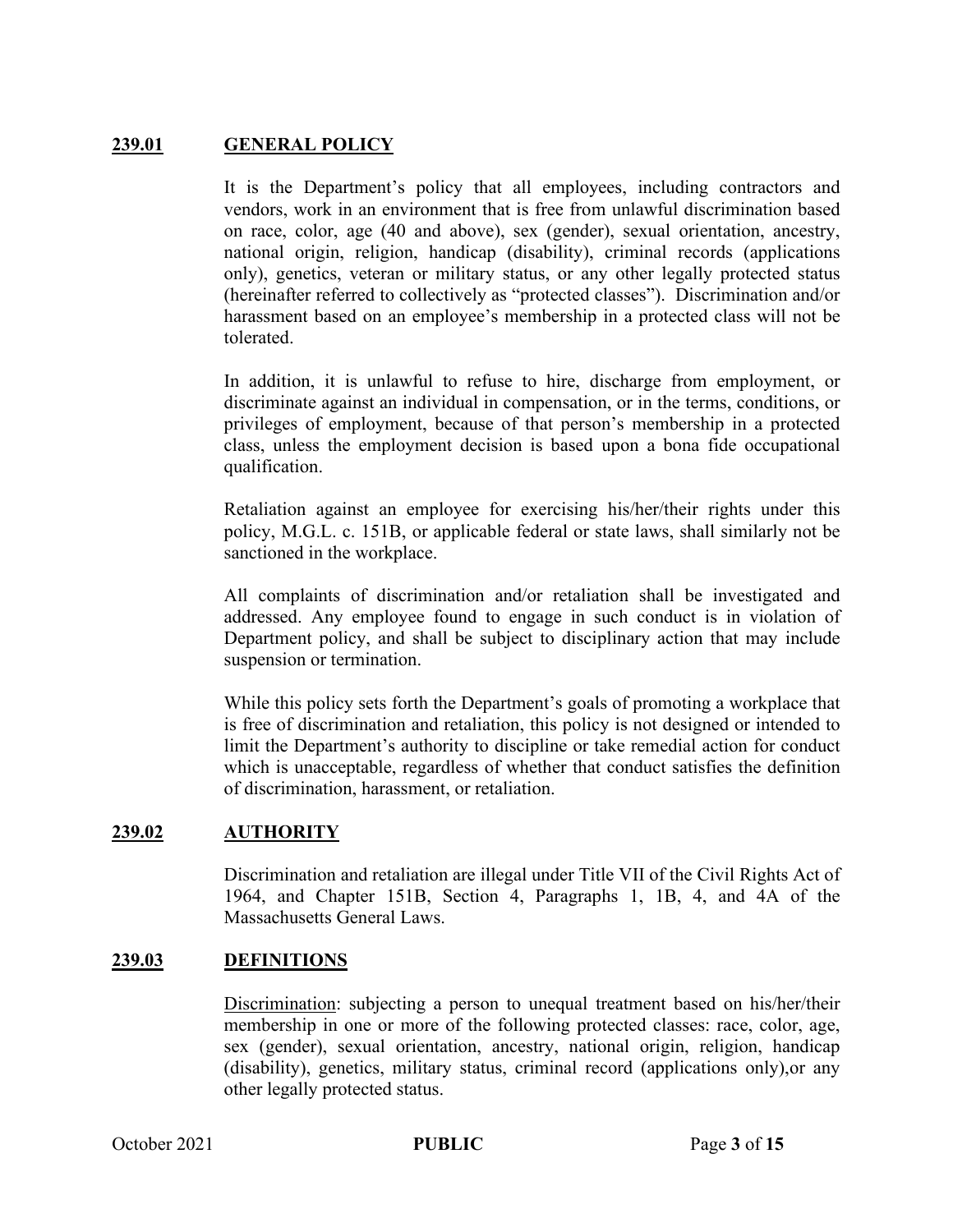Harassment: is one type of discrimination. In general, harassment must amount to either a "hostile work environment," or, in matters involving sexual harassment, "quid pro quo" harassment.

Employees are protected from harassment on the basis of their race, color, religion, national origin, ancestry, sex, age, disability, participation in discrimination complaint-related activities, sexual orientation, genetics, or active military or veteran status. Prohibited verbal and non-verbal behavior includes slurs or other derogatory comments, objects, pictures, cartoons, or demeaning gestures connected to one's membership in a protected group.

Hostile work environment harassment: where a person's deliberate or repeated conduct has the purpose or effect of unreasonably interfering with an individual's work performance by creating an intimidating, hostile, humiliating or offensive work environment based on an employee's membership in a protected class.

Quid Pro Quo Harassment: Quid pro quo sexual harassment is defined as sexual advances, requests for sexual favors, and other verbal or physical conduct of a sexual nature when submission to or rejection of such advances, requests or conduct is made either explicitly or implicitly a term or condition of employment or as a basis for an employment decision.

Retaliation: an adverse employment action against an employee who has opposed practices prohibited by G.L. c. 151B, or applicable federal or state laws, or who has filed a complaint, testified or assisted in any proceedings under this policy or section five (5) of Chapter 151B.

The law forbids retaliation when it comes to any aspect of employment, including hiring, firing, pay, job assignments, promotions, layoff, training, fringe benefits, and any other term or condition of employment.

Office of Diversity and Equal Opportunity: a Division of the Department that is responsible for implementing and monitoring Executive Order 526 which promotes diversity and equal opportunity that embraces the values and respects the differences of its employees. The Office of Diversity provides employees with assistance in resolving complaints of discrimination or retaliation, addresses employment questions from the public and employees, administers the Self Certification of Disability or Vietnam Era Veteran status, and manages Reasonable Accommodation procedures.

In addition, the Department Office of Diversity enforces the laws that make it illegal to fire, demote, harass, or otherwise "retaliate" against employees or applicants because they filed a charge of discrimination, because they complained to their employer or other entity about discrimination on the job or because they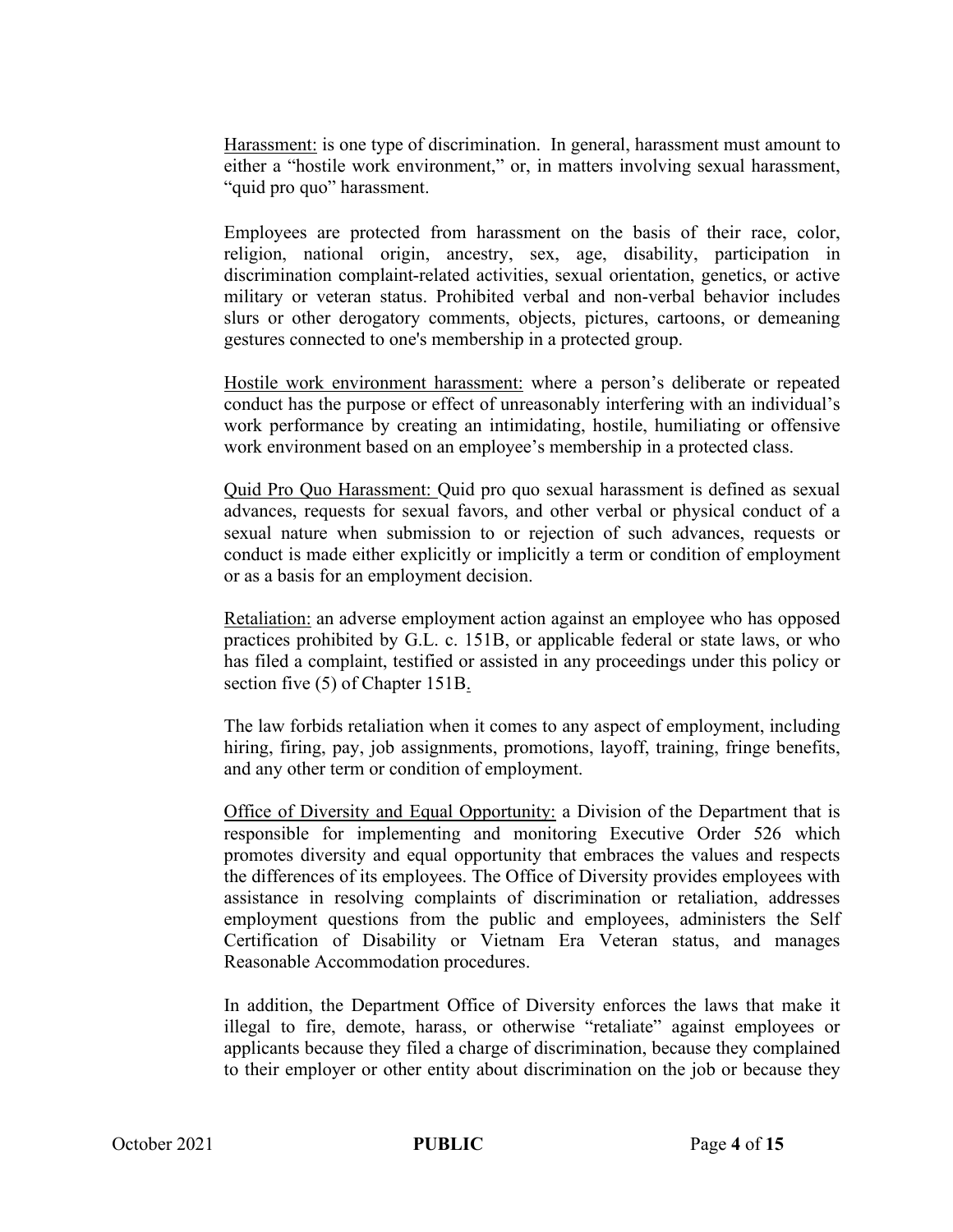participated in an employment discrimination proceeding (such as an investigation or lawsuit).

## **239.04 ROLES AND RESPONSIBILITIES**

The **Department** is responsible for:

- 1. Preventing:
	- A. Acts of discrimination or retaliation by the Department's agents and its supervisory employees;
	- B. Acts of discrimination or retaliation by co-workers, directed toward Department employees, for cases in which the Department, its agents or its supervisory employees knew or should have known of the conduct; or
	- C. Acts of discrimination or retaliation by non-employees providing services on behalf of the Department, for cases in which the Department's agents or its supervisory employees knew or should have known of the conduct.
- 2. Taking prompt and appropriate corrective action as soon as practical or as soon as a complaint is made to appropriate personnel or office.
- 3. Notifying the Complainant and the Respondent of the outcome of any internal investigation upon its completion. Notification shall be made by the Office of the Deputy Commissioner of the Administrative Services Division.

#### **The Office of Diversity and Equal Opportunity** is responsible for the following:

- 1. Publicizing its availability to all Department employees, contractors and/or vendors, maintaining an accessible office and staffing the Help Desk for internal and external stakeholders.
- 2. Assisting employees in the filing of complaints of alleged discrimination or retaliation, and forwarding such complaints to the Internal Affairs Unit via an Intake Form.
- 3. Through the Department Meet to Resolve Employee Mediation Program, providing voluntary and confidential services for employees to address appropriate disputes in the workplace. Individuals or Supervisors may apply to use this program as an alternative way or in addition to traditional and legal means to address complaints.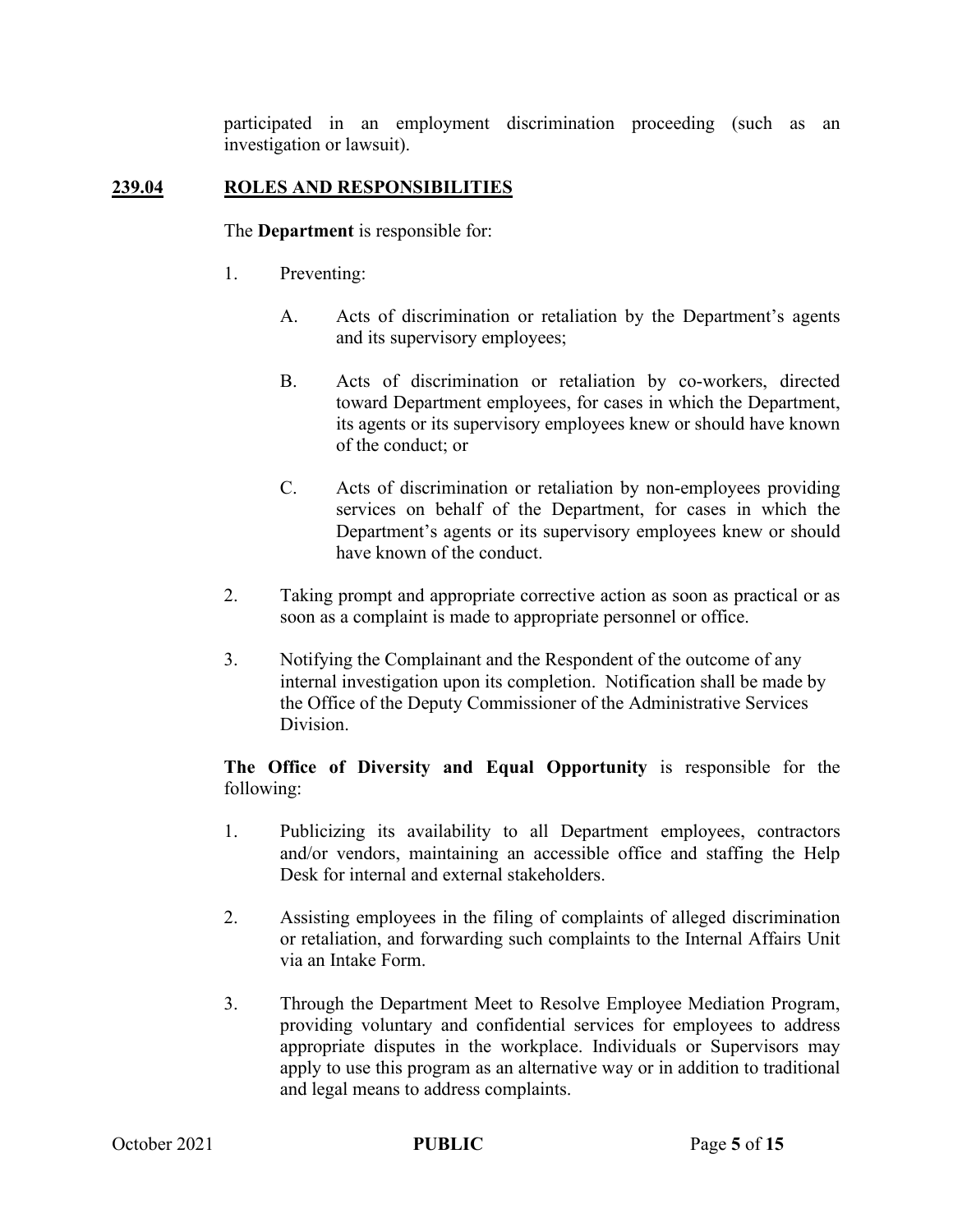- 4. Reviewing Category II investigations conducted by the Internal Affairs Unit concerning allegations of discrimination or retaliation for the purpose of determining a policy violation and providing recommendations for corrective action or to improve work environment.
- 5. Maintaining accurate and current records of discrimination or retaliation and their disposition.
- 6. Distributing to each employee:
	- A. An explanation of this policy and complaint procedure, as soon as possible after hire and a notice to all employees referencing this policy on an annual basis;
	- B. Notification of any changes to the above, as soon as administratively possible.

The **Internal Affairs Unit** is responsible for the following:

- 1. Receiving complaints of alleged discrimination or retaliation.
- 2. Conducting investigations of discrimination and retaliation complaints in an expeditious manner, including providing notice to the person alleged to have discriminated or retaliated against another employee when a formal complaint is filed.
- 3. Presenting factual findings and/or conclusions to the Office of Diversity to determine whether, based on the facts discovered, a violation of this policy has occurred.
- 4. Maintaining accurate and current records of such complaints and their disposition.

**Superintendents, Division Heads, and Supervisory personnel** are responsible for the following:

1. Taking all necessary steps to prevent discrimination and retaliation, and to promote and maintain a work environment free from such conduct. Supervisory personnel shall be held responsible for the conduct of an employee that is known, or should have been known, to have created a discriminatory or retaliatory work environment, unless immediate and appropriate corrective action is taken.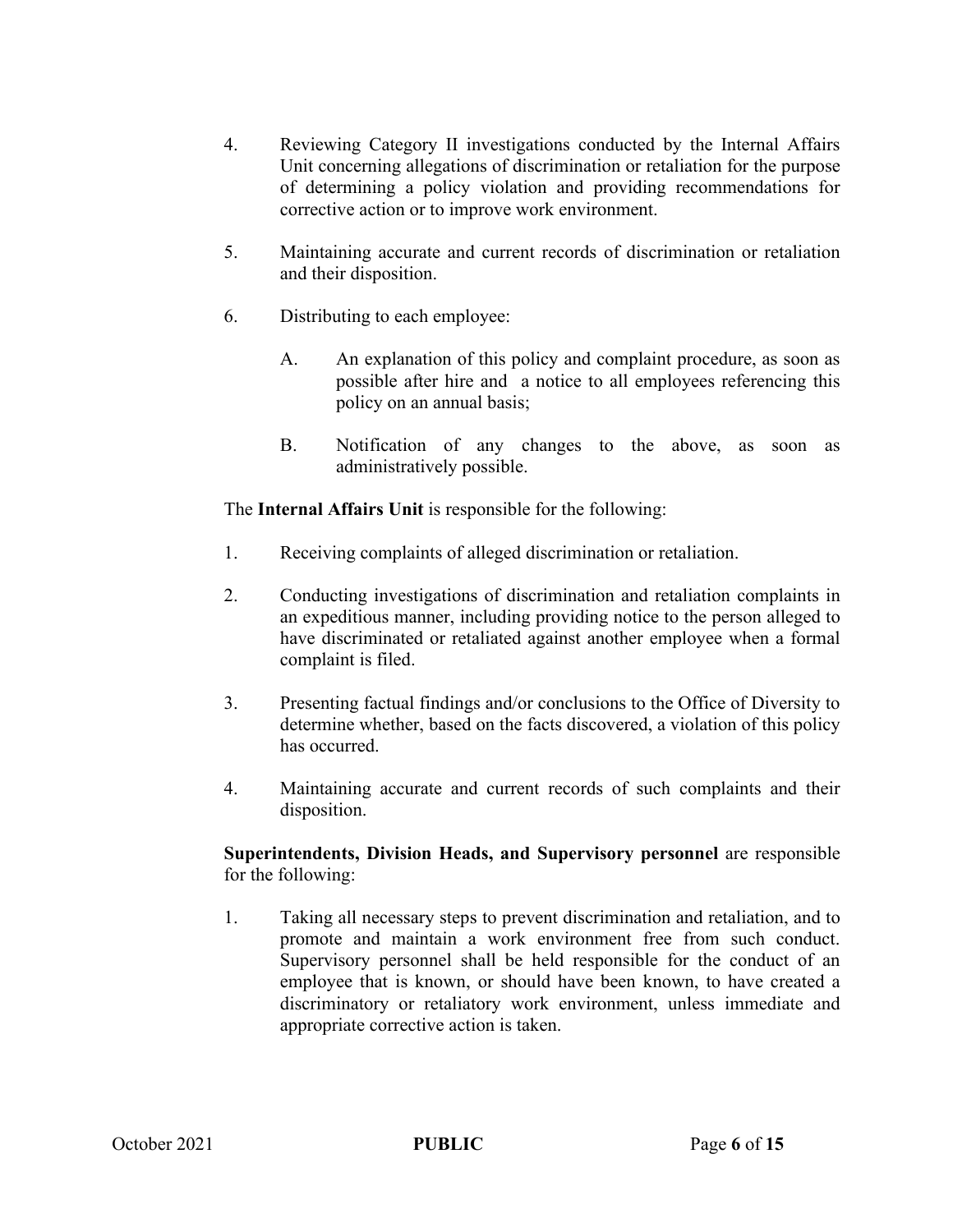2. Reporting all complaints of discrimination or retaliation to the Superintendent or Division Head, who shall then report such allegations to the Internal Affairs Unit via the Intake form.

**Employees** are responsible for the following:

- 1. Ensuring that they do not discriminate or retaliate against any other employee, applicant for employment, or any other individual in the workplace.
- 2. Cooperating in an investigation of alleged discrimination or retaliation by providing any information they possess concerning the matter being investigated.
- 3. Actively participating in the Department's efforts to prevent and eliminate discrimination and retaliation and to maintain a working environment free from such conduct.

## **239.05 REPORTING REQUIREMENTS**

As required by Rule 6(d) of the Rules and Regulations Governing All Employees of the Massachusetts Department of Correction, all allegations, reports or incidents of discrimination and/or retaliation by or against an employee, volunteer, or contractor must be immediately reported to the Superintendent, Division Head, or his/her/their designee verbally and followed up with an incident report before the end of the shift. During non-business hours, these allegations must be reported to the shift commander who shall ensure that the Superintendent or Division Head is immediately notified. If any employee, except for a victim of an incident of discrimination and/or retaliation, has knowledge of such an incident and fails to report it, he/she/they may be subject to disciplinary action, up to and including termination. Failure of a volunteer or contractor, except for a victim, to report such an incident may result in the volunteer or contractor being barred from all Department institutions.

## **239.06 PROCEDURE FOR REPORTING AND INVESTIGATING INTERNAL COMPLAINTS**

## **1. Reporting Process**

The Department has developed an internal complaint procedure to ensure an orderly, fair and confidential investigation process, which protects the rights of all parties involved.

An employee, or prospective employee, contractor, or vendor, who feels that he/she/they, has been subjected to discrimination or retaliation should immediately report the complaint to the Internal Affairs Unit, Office of Diversity,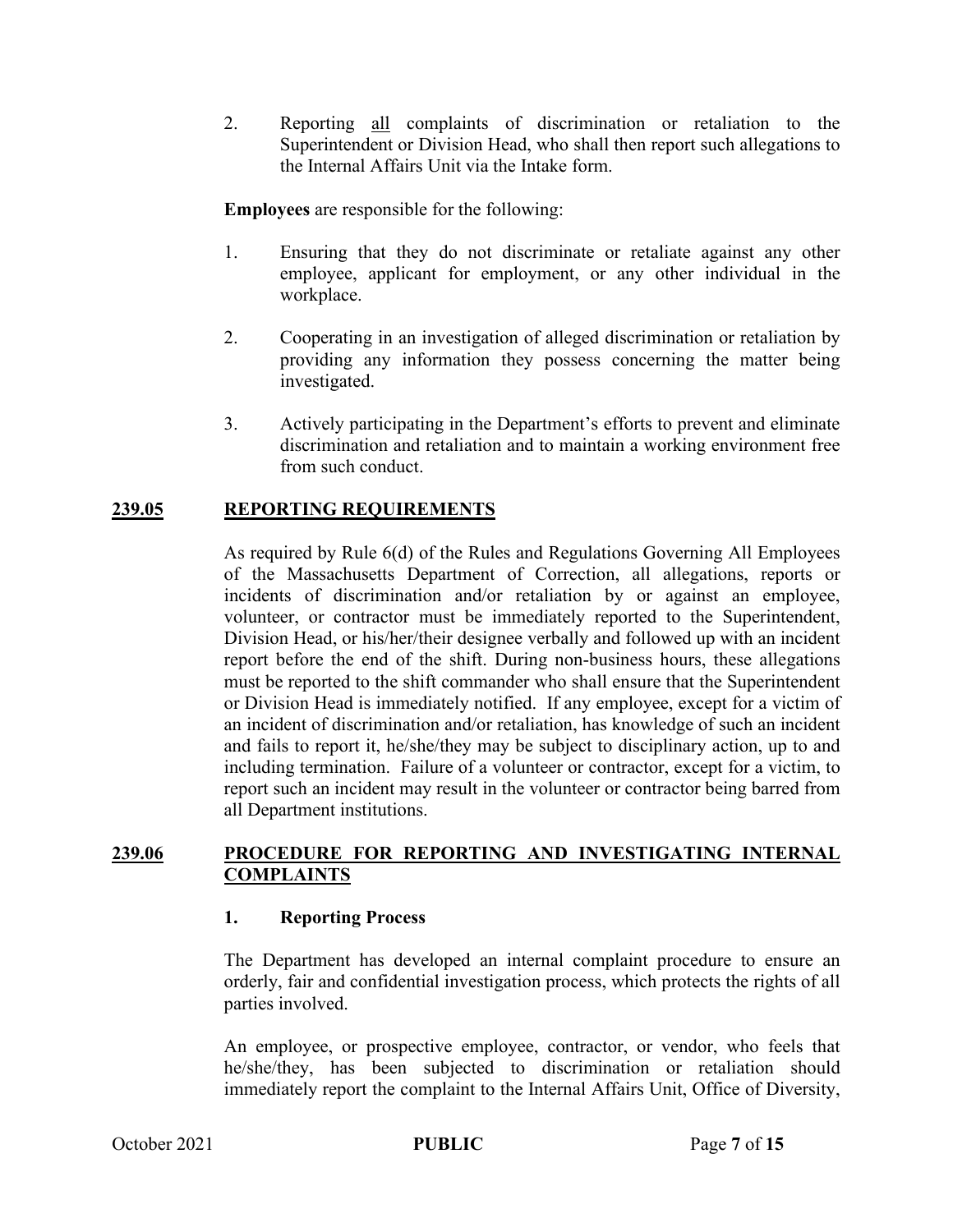Superintendent, Director or Division Head. If the complaint is not initially reported to the Internal Affairs Unit consistent with 103 DOC 522.00, Internal Affairs Unit, all complaints shall immediately be forwarded to the Internal Affairs Unit for investigation.

## **2. Investigative Process**

All complaints made pursuant to this policy shall be designated as Category II complaints. The investigator shall meet privately with the employee in order to provide a copy of the Department's policy, to discuss the complaint procedure and to document the complaint. The employee's account should include the following:

- A. a description of the incident(s)
- B. the name(s) of the accused
- C. date(s) and time(s)
- $D.$  location(s)
- E. specific word(s)/action(s)
- F. witness(es) to the occurrence(s)

The assigned investigator shall complete a fair, impartial and thorough investigation. Most investigations shall involve conducting interviews of the Complainant, the Respondent against whom the complaint was filed, and witnesses, as well as collecting all available evidence that supports or disputes the allegations in the complaint. Witnesses should be interviewed privately and individually, and neither the alleged Respondent nor the Complainant should be present.

The investigator shall inform all persons interviewed of the existence of a complaint and the general nature of its allegations. When required by law, the person interviewed shall be allowed representation.

The investigator shall instruct the person interviewed of his/her/their obligation to cooperate in the investigation and that failure to cooperate may lead to disciplinary action, up to and including termination.

All interviews shall be tape-recorded. Upon written request and at the conclusion of the investigation, a copy of the tape recording shall be provided to the employee if disciplinary charges are brought against him/her.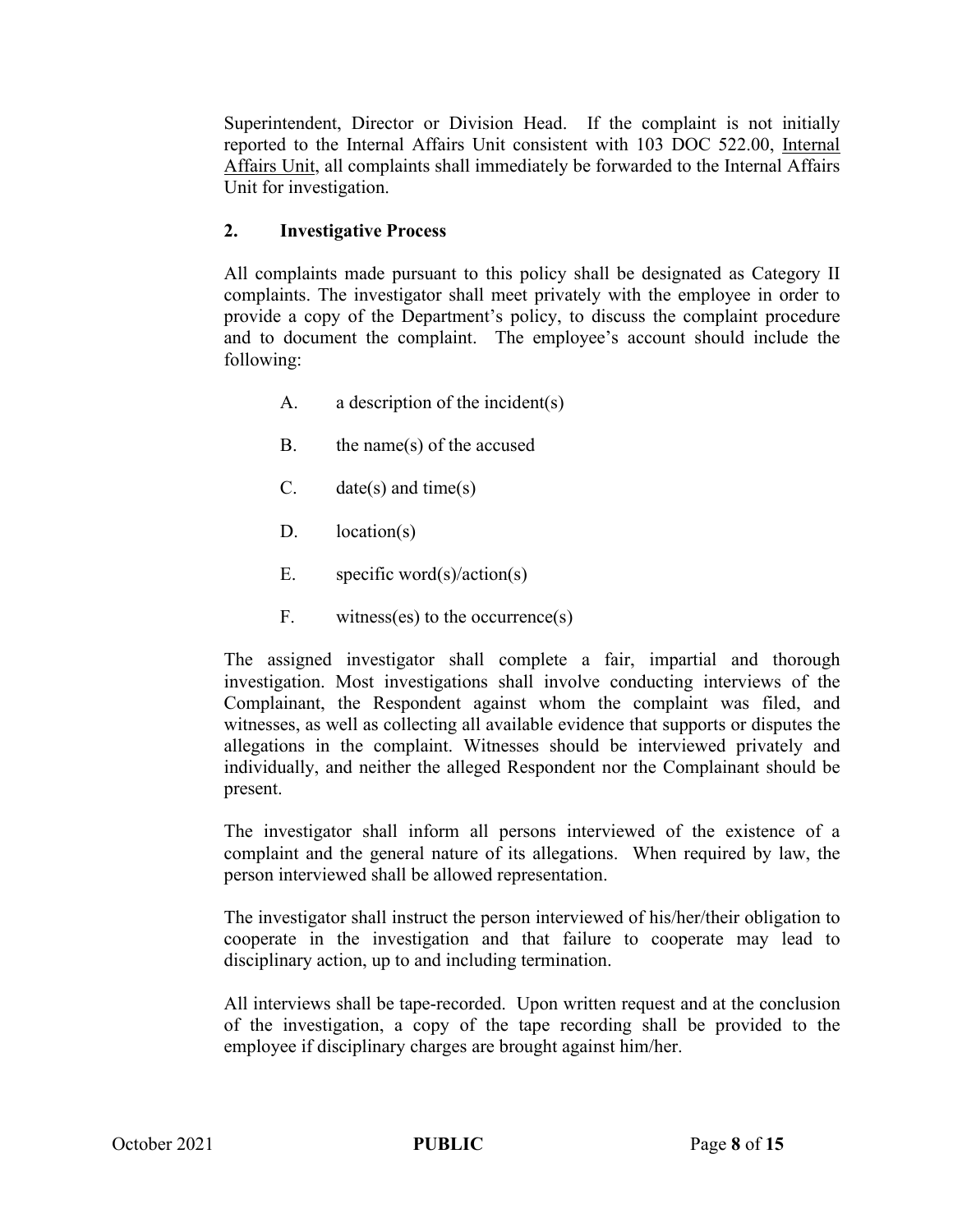At the conclusion of the investigation, a written report shall be prepared, which shall include the following:

- A. A copy of the original complaint.
- B. Copies of statements or reports taken from the Complainant, Respondent or from witnesses to the alleged incident.
- C. Tape-recorded interviews.
- D. Investigative Report summarizing all evidence gathered.
- E. Finding(s) and conclusions.
- F. Executive review and recommendations.

If during the process of an internal investigation, the Complainant indicates a desire to withdraw the complaint, every effort shall be made to ensure that this decision is made voluntarily, and a signed statement to this effect shall be obtained from the Complainant. A withdrawn complaint does not necessarily end an investigation, especially where: (1) multiple complaints have been made against the same alleged Respondent (2) the complaint involves possible criminal actions.

Any attempt, directly or indirectly, on the part of a Department employee to obstruct any internal investigation or to threaten or persuade a Complainant to withdraw a complaint is prohibited and shall result in disciplinary action, up to and including termination.

The investigator's findings do not in any way affect the Complainant's right to pursue a complaint with the appropriate state or federal authorities.

All final reports of discrimination or retaliation shall be reviewed by the Chief of the Internal Affairs Unit, and forwarded to the Office of Diversity for a determination of whether the facts found by the investigator amount to a violation of this policy. After review and recommendation (s) by the Office of Diversity, the investigative package must be assessed by the Deputy Commissioner of the Administrative Services Division.

Also at the conclusion of the investigation, both the Complainant and the Respondent (employee who was charged with misconduct) shall be promptly notified, in writing, of the results of the investigation. Notification shall be made by the Deputy Commissioner of Administration's Office.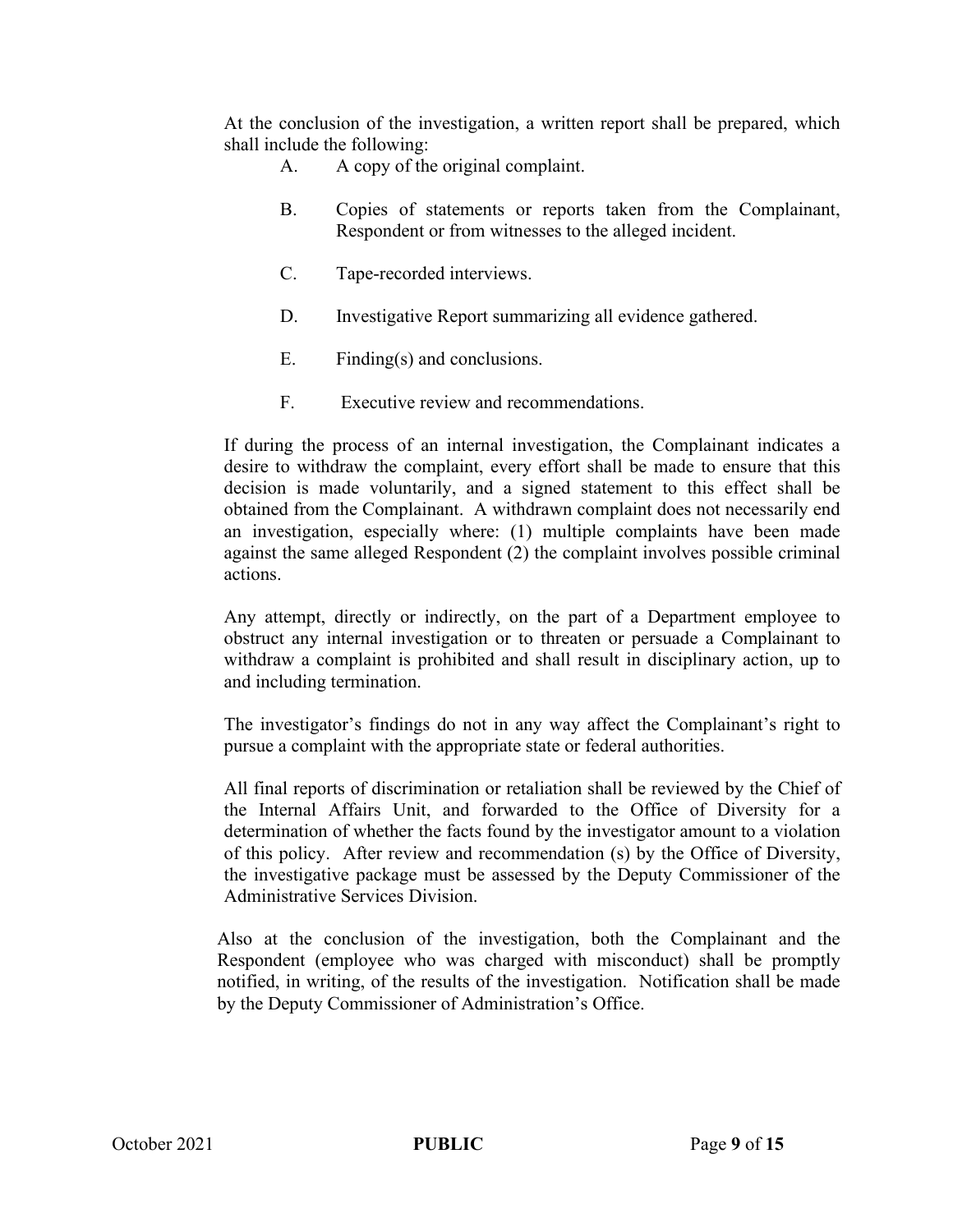#### **239.07 POSSIBLE FINDINGS AND RECOMMENDATIONS**

Investigations of alleged misconduct shall result in one or more of the following findings:

**Sustained-** the investigation disclosed sufficient evidence demonstrating that the conduct in question occurred and constituted a violation of Department policy, rules and regulations, post orders, or federal, state or local laws.

**Not sustained-** there is insufficient evidence to prove or disprove the complaint.

**Exonerated**- the evidence demonstrates that the behavior in question did occur, but that such behavior did not constitute a violation of Department policy, rules and regulations, post orders, or federal, state or local laws.

**Unfounded-** the Complainant acted in bad faith by either knowing that the allegation was false or recklessly filing the complaint. Any employee who knowingly makes a false accusation shall be subject to appropriate disciplinary action.

## **239.08 DISCIPLINARY ACTION**

If it is determined that inappropriate or illegal conduct occurred; the Department shall impose discipline on the employee who violated this policy, ranging from counseling, suspension, up to and including termination.

## **239.09 PROHIBITION AGAINST RETALIATION**

Pursuant to G.L. c. 151B, Section 4(4), any employee, contractor, or vendor who files a complaint or cooperates in an investigation shall not be subjected to retaliation or reprisal. Any employee, contractor, or vendor believing he/she/they may have been retaliated against may amend his/her/their complaint or file a separate complaint, which shall be investigated pursuant to this policy.

## **239.10 CONFIDENTIALITY**

- 1. All complaints made pursuant to this policy, and investigations into such complaints, shall be afforded the highest possible degree of confidentiality.
- 2. In order to ensure that the individual rights of employees who are the subject of an Internal Affairs Unit investigation are protected, all materials relevant to an investigation of staff misconduct shall be processed and stored in a manner that prevents unauthorized access.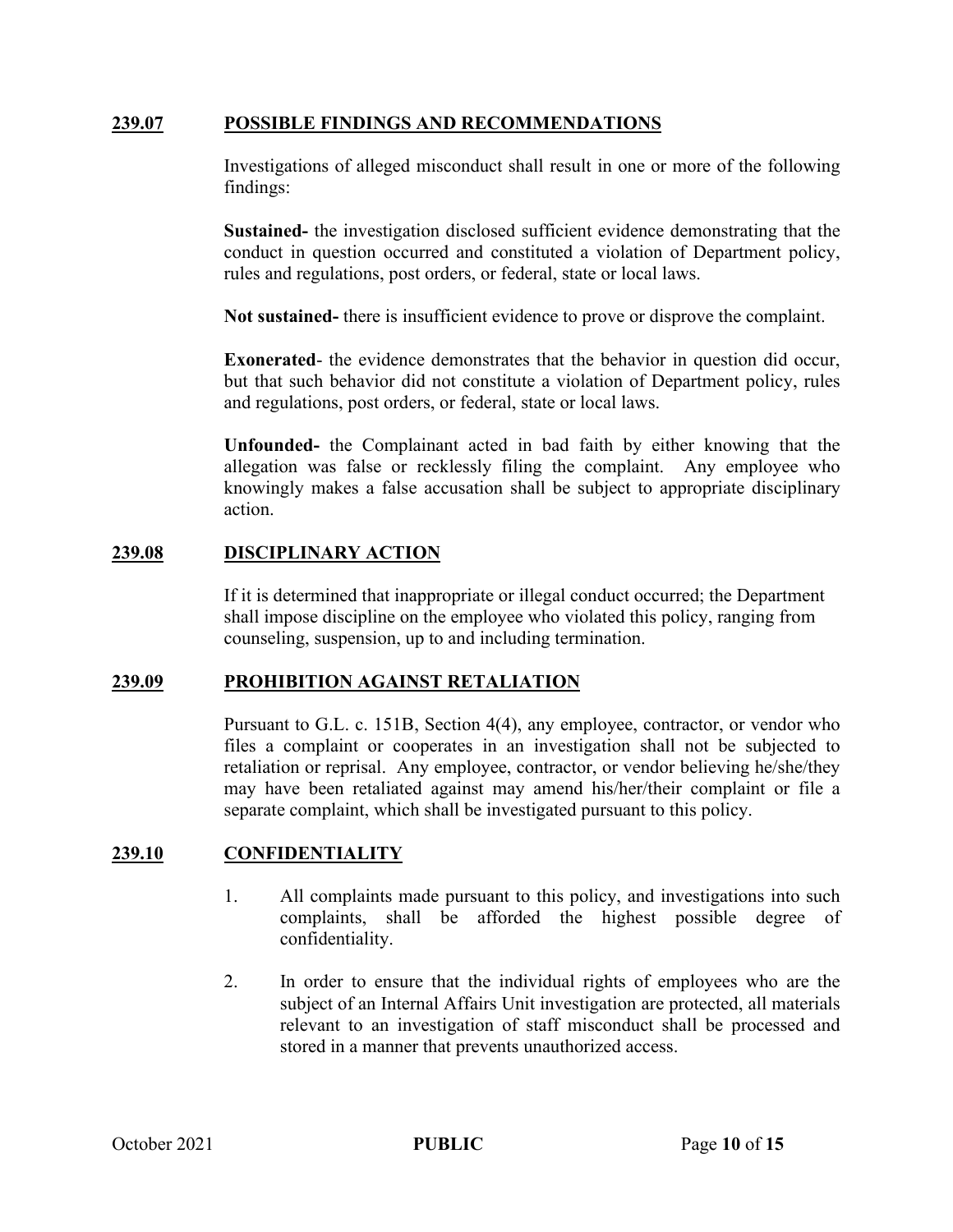3. Investigators, administrators, witnesses, and other parties shall not discuss any aspect of an ongoing investigation with any persons without proper approval of the Superintendent/Division Head or the Chief of the Internal Affairs Unit.

#### **239.11 COLLECTIVE BARGAINING AGREEMENT GRIEVANCE PROCESS**

Collective bargaining agreements have specific time frames within which a grievance shall be filed (generally twenty-one (21) calendar days for Step I grievance); some agreements may also limit whether or not the grievance or complaint process may be used. Employees should consult the applicable collective bargaining agreement for the employee's job title to determine what the grievance process and time frame is for discrimination complaints. employee's decision not to file a grievance does not waive any rights under this policy.

## **239.12 STATE AND FEDERAL REMEDIES**

In addition to the internal complaint or contractual grievance procedure outlined above, as well as the protections included in many collective bargaining agreements, employees who believe they have been subjected to discrimination or retaliation may file a formal complaint with the following government agencies:

## **1. Massachusetts Commission Against Discrimination**

Monserrate Quinones, Chairman One Ashburton Place, Room 601 Boston, Massachusetts 02108-1599 Telephone 617-994-6000

436 Dwight Street, Room 220 Springfield, Massachusetts 01103 Telephone 413-739-2145

Employees must file a written complaint within three hundred (300) days (effective November 5, 2002) of the alleged discrimination. The MCAD recommends that complaints be filed in person.

#### **2. State Office of Diversity and Equal Opportunity, Human Resources Division**

Sandra Borders, Director One Cambridge Street, Suite 600 Boston, Massachusetts 02114-1516 Telephone 617-878-9812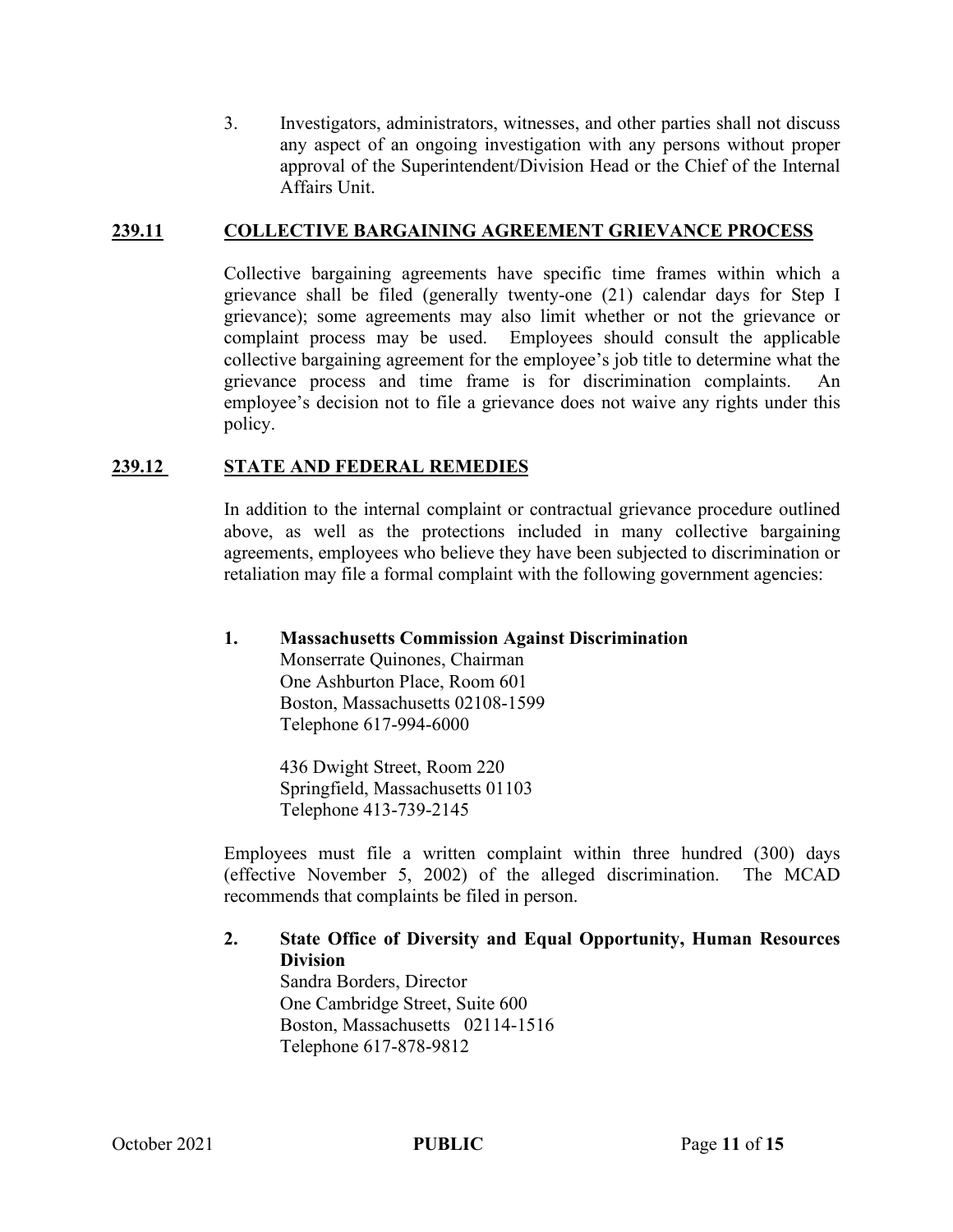Employees must file a written complaint within one hundred eighty (180) days of the alleged discrimination.

## **3. U.S. Equal Employment Opportunity Commission**

Feng K. An, Chair John F. Kennedy Federal Building Government Center 4th Floor, Room 475 Boston, MA 02203 Phone: 617-565-3200 or 800-669-4000

Employees must file a written complaint within three hundred (300) days of the alleged discrimination.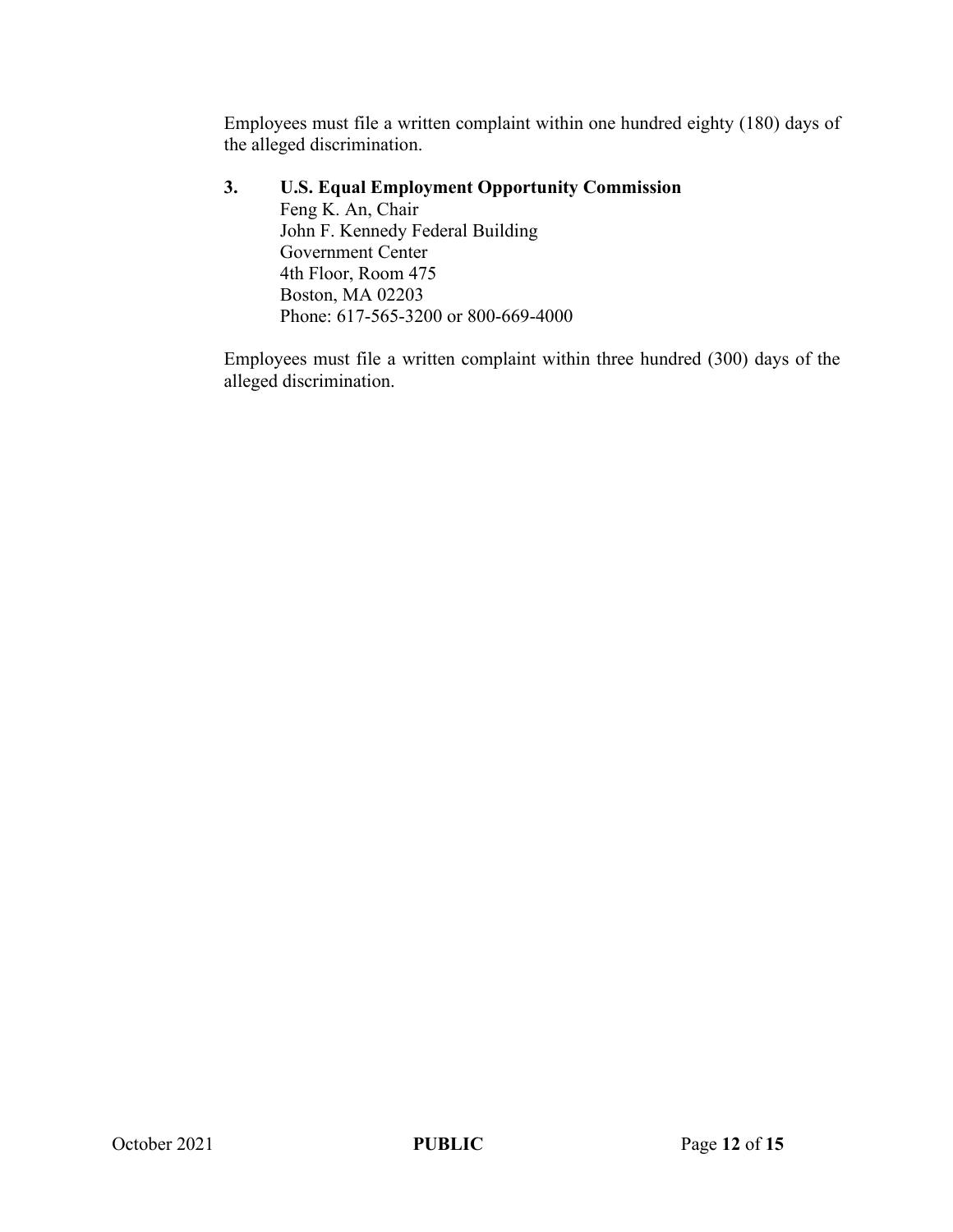## **APPENDIX I**

#### **DEPARTMENT OF CORRECTION CONTACT INFORMATION**

# **DOC Office of Diversity and Equal Opportunity:**

Office of Diversity and Equal Opportunity DOC Headquarters 50 Maple Street, Suite 2 Milford, MA 01757 (508) 422-3648 (telephone) (508) 422-3624 (fax)

#### **Internal Affairs Unit:**

Internal Affairs Unit DOC Headquarters 50 Maple Street, Suite 3 Milford, MA 01757 508-422-3376 (telephone) 508-422-3242 (fax)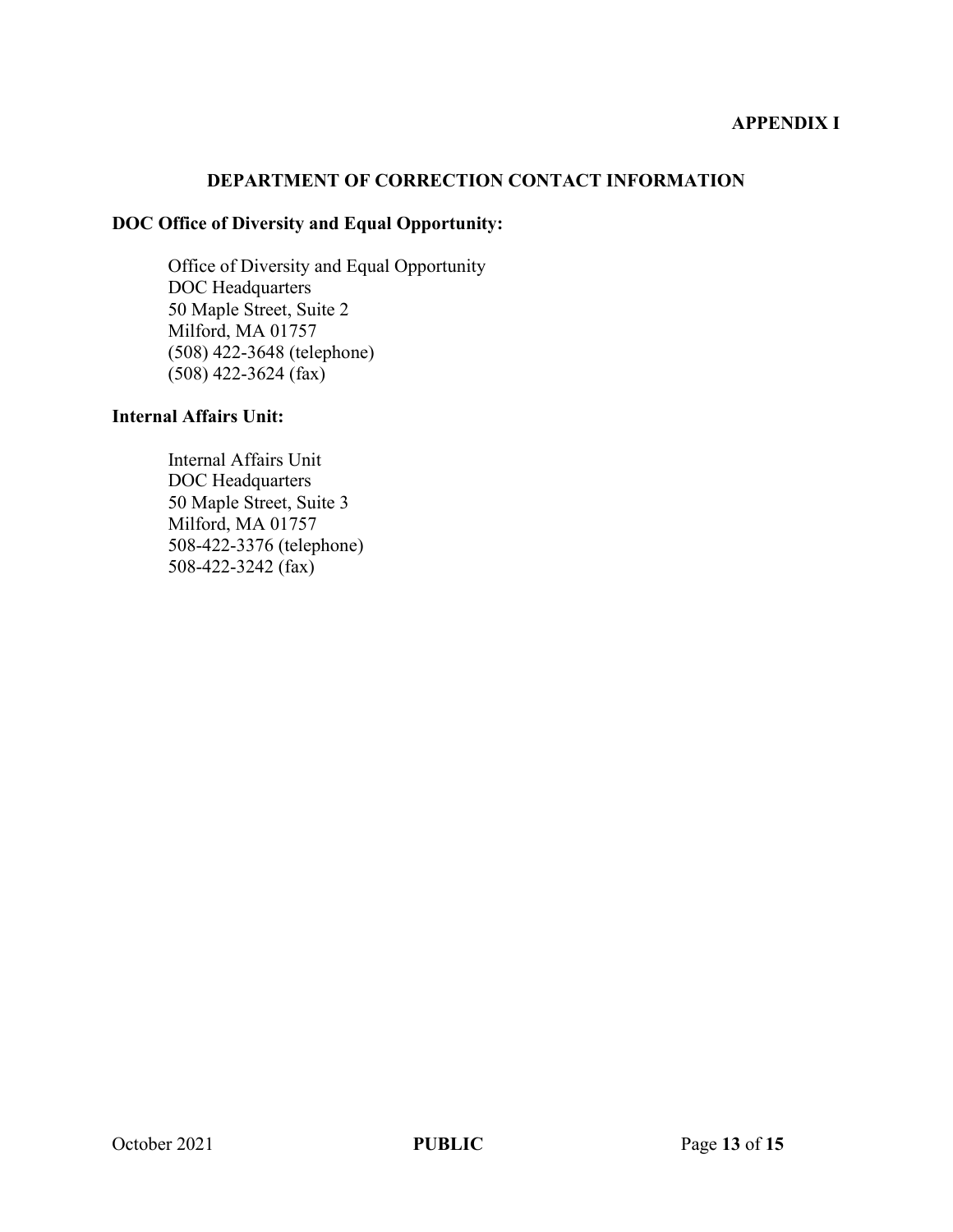#### **APPENDIX II**

#### **EXAMPLES OF PROHIBITED CONDUCT- HARASSMENT**

The legal definition of sexual harassment is broad and reflects, but is not limited to, the following considerations:

- 1. Sexual harassment does not refer to occasional compliments of a socially acceptable nature, or welcomed social relationships. It refers to deliberate or repeated behavior, consisting of verbal comments, gestures or physical contact of a sexual nature that is not welcome, that is personally offensive, that lowers morale and that, therefore, interferes with work productivity.
- 2. This unwelcome sexual behavior is defined from the perspective of the victim, not the harasser. Some examples of such behavior may include, but are not limited to, the following:
	- Direct sexual advances or sexual assault.
	- Sexual inquiries, jokes and epithets.
	- Derogatory comments about a person's sex or sexual orientation or membership of a protected group.
	- Other forms of verbal abuse of a sexual nature, such as whistling or catcalling.
	- Offensive or unnecessary touching, such as patting, pinching or constant brushing against a person.
	- Physical interference with a person's movements.
	- The display of sexually suggestive posters, photographs or such objects.
	- The requirement that a person wear sexually revealing clothing.

In addition, the following factors are relevant to hostile work environment harassment based on an employee's membership in any protected class identified in section 239.01 of this policy:

- The "unwelcome" behavior is defined from the perspective of the victim, not the harasser.
- A man as well as a woman may be the victim of harassment, and a woman as well as a man may be the harasser.
- Harassment is not limited to prohibited behavior by a male employee toward a female or by a supervisory employee toward a non-supervisory employee.
- The harasser does not have to be the victim's supervisor. The harasser may be a supervisor who does not supervise the victim, a non-supervisory employee (co-worker), or, in some circumstances, even a non-employee, such as a recipient of public services or a vendor.
- The victim does not have to be the opposite sex from the harasser.